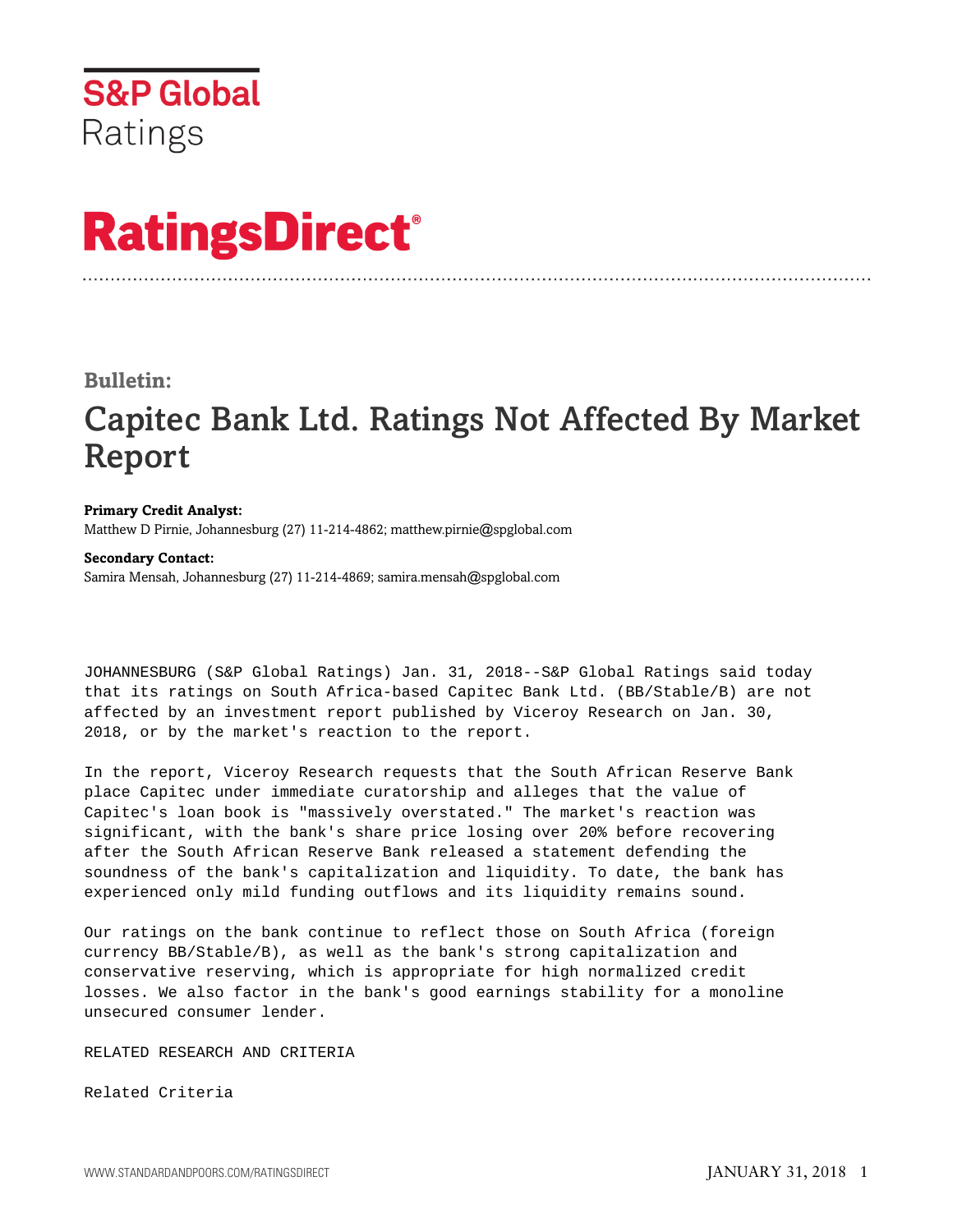- General Criteria: S&P Global Ratings' National And Regional Scale Mapping Tables, Aug. 14, 2017
- Criteria Financial Institutions General: Risk-Adjusted Capital Framework Methodology, July 20, 2017
- General Criteria: Methodology For Linking Long-Term And Short-Term Ratings , April 7, 2017
- General Criteria: National And Regional Scale Credit Ratings, Sept. 22, 2014
- General Criteria: Group Rating Methodology, Nov. 19, 2013
- Criteria Financial Institutions Banks: Quantitative Metrics For Rating Banks Globally: Methodology And Assumptions, July 17, 2013
- Criteria Financial Institutions Banks: Banking Industry Country Risk Assessment Methodology And Assumptions, Nov. 9, 2011
- Criteria Financial Institutions Banks: Banks: Rating Methodology And Assumptions, Nov. 9, 2011
- General Criteria: Use Of CreditWatch And Outlooks, Sept. 14, 2009

#### Related Research

• Ratings On Eight South African Financial Institutions Lowered Following Similar Action On Sovereign, Nov. 29, 2017

#### REGULATORY DISCLOSURES

Regulatory disclosures applicable to the most recent credit rating action can be found at "Ratings On Eight South African Financial Institutions Lowered Following Similar Action On Sovereign," published Nov. 29, 2017, on RatingsDirect.

#### GLOSSARY

- Capital and earnings: A measure of a bank's ability to absorb losses.
- Cost of risk: As a percentage of total loans, the charge for bad and doubtful debts.
- Counterparty credit rating: A form of issuer credit rating, which is a forward-looking opinion about an obligor's overall creditworthiness.
- Funding and liquidity: A combined assessment of the strength and stability of a bank's funding mix and its ability to manage its liquidity needs in adverse market and economic conditions over an extended period.
- National scale rating: An opinion of an obligor's creditworthiness or overall capacity to meet specific financial obligations, relative to other issuers and issues in a given country or region.
- Risk position: Our view of the specific risk characteristics of a particular bank.
- Return on equity (ROE): Annualized net income after preferred dividends divided by average common equity.
- Stand-alone credit profile (SACP): An interim step in assessing a bank's overall creditworthiness. It includes government support, but not extraordinary government support.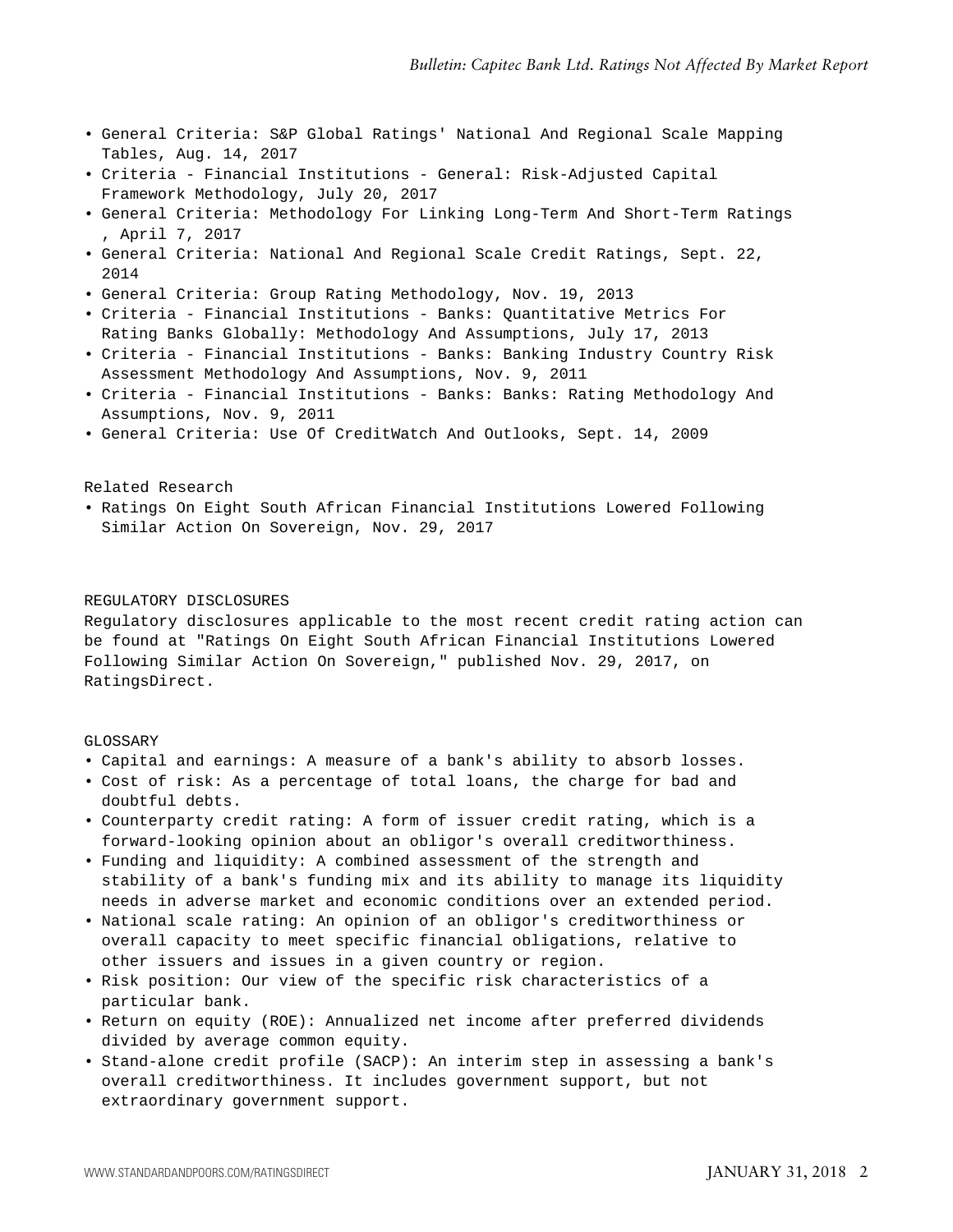Only a rating committee may determine a rating action and this report does not constitute a rating action.

#### **Additional Contact:**

Financial Institutions Ratings Europe; FIG\_Europe@spglobal.com